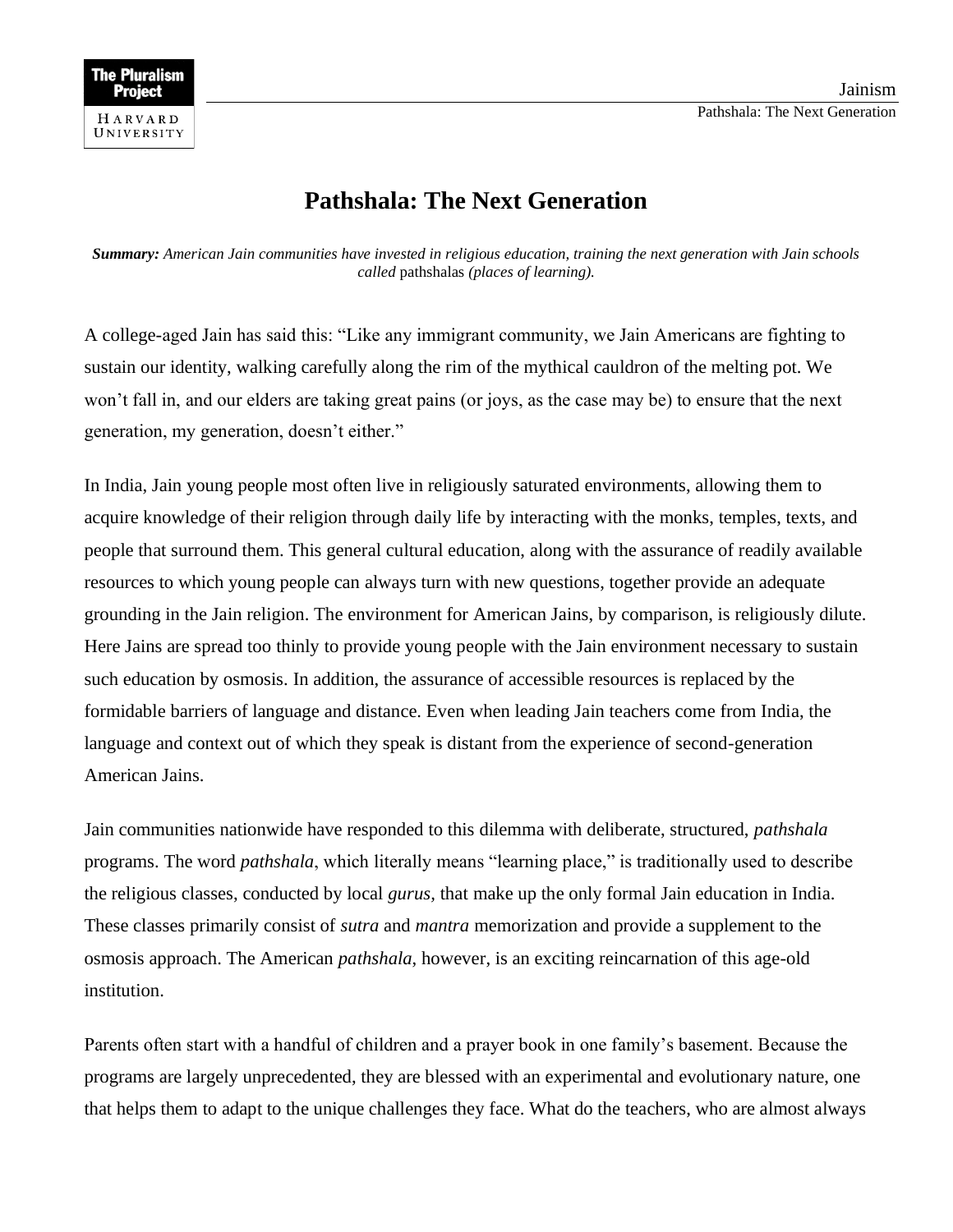parents, feel is important to pass on? What role do culture and language play in religious education? How does the *pathshala* balance elements such as ritual and philosophy? How can it help children to apply a Jain perspective to daily life?

*Pathshala* programs have grown quickly, developing multi-level curricula and compiling extensive educational materials. This has been a challenge given the lack of English books on Jainism written for children, and the fact that most Jain youth in America have a limited knowledge of Indian languages. Lying at the intersection of old and new, the development of *pathshalas* illustrates the rapidly evolving face of Jainism. Students in North Carolina, for example, receive points, which can later be converted to cash (at a formidable exchange rate!) for every memorized prayer or song. "It may not sound like *aparigraha*, or non-attachment," says one student, reflecting on the experience from the lofty standpoint of college, "But our teacher, Pravin Shah, knows it is an incentive. It sparks religious enthusiasm in my sneaker-buying generation of American Jains. And we learned a lot."

The *pathshalas* stress many kinds and ways of learning. Students in the Washington, D.C., area test their knowledge with a version of "Jain Jeopardy." Students in Connecticut engage in various types of community service, including serving a vegetarian breakfast at a Bridgeport soup kitchen. Youth at other centers perform plays depicting traditional Jain stories and folktales. Some communities also make Gujarati, the predominant language of nearly all American Jains, a major component of their *pathshala* curriculum; others stick to fundamental Jain teachings and accept English as the primary carrier of their faith in the American context.

While each *pathshala* is unique, most teach the fundamental Jain principles and several basic Jain prayers in the original Prakrit language. More varied is the way they approach the challenge of how youth can apply Jain principles in their daily lives. The importance of the vegetarian diet and its relationship to the American lifestyle is fundamental. (How does one explain why they are vegetarian to their friends? Which fast food places serve vegetarian food?). Some classes discuss ethical career choices and issues of animal rights. Others reexamine traditional Jain rituals and lifestyles in light of the new context.

In addition to the *pathshala* movement, young Jains have also organized themselves in their various communities. In 1992, at the 7th annual JAINA convention in Pittsburgh, an umbrella organization was